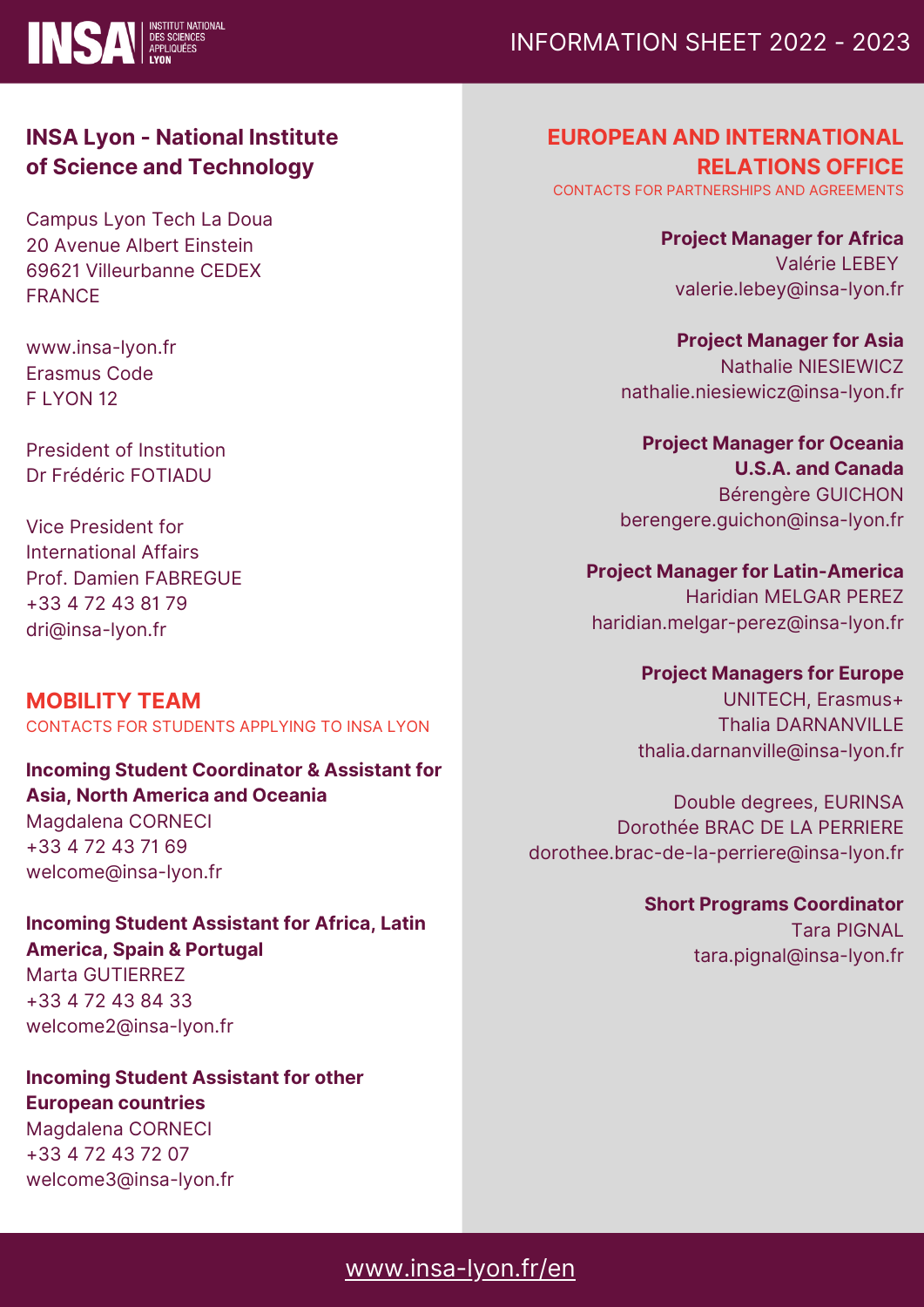

# INFORMATION SHEET 2022 - 2023

**ACADEMIC ADVISORS**

**Biosciences** Céline COSTAZ ri-bs@insa-lyon.fr

**Civil Engineering and Urban Planning** Marco Valerio D'AGOSTINO marco-valerio.d'agostino@insa-lyon.fr

Claire SILVANI claire.silvani@insa-lyon.fr

**Electrical Engineering** Luong Viet PHUNG luong-viet.phung@insa-lyon.fr

**Energy & Environmental Engineering** Gaëlle DUCOM gaelle.ducom@insa-lyon.fr

**Industrial Engineering** Emil DUMITRESCU emil.dumitrescu@insa-lyon.fr

**Information Technology** Omar HASAN omar.hasan@insa-lyon.fr

**Materials Science and Engineering** Abdelkader SOUIFI abdelkader.souifi@insa-lyon.fr

**Mechanical Engineering** Kerem EGE kerem.ege@insa-lyon.fr

*For classes taught in English:* Emmanuel MIGNOT emmanuel.mignot@insa-lyon.fr

**Telecommunications** Oana IOVA tc.ri@insa-lyon.fr

**COURSES AND SUBJECTS Courses descriptions** [www.insa-lyon.fr/en/formation/offre-de-formation](http://www.insa-lyon.fr/en/formation/offre-de-formation)

> **Exchange students** [exchange-student.insa-lyon.f](http://exchange-student.insa-lyon.fr/)**[r](http://exchange-student.insa-lyon.fr/)**

**APPLICATION PROCESSES Exchange students** [www.insa-lyon.fr/en/exchange-students](http://www.insa-lyon.fr/en/exchange-students)

**3rd year Double Degrees** [www.insa-lyon.fr/en/3rd-year-double-degree](http://www.insa-lyon.fr/en/3rd-year-double-degree)

**4th year Double Degrees** [www.insa-lyon.fr/en/4th-year-double-degree](http://www.insa-lyon.fr/en/4th-year-double-degree)

## **APPLICATION PERIODS**

**Exchange students** February 20th to April 25th, 2022 for Fall Semester or Academic Year 2022-2023

> September 20th to October 25th, 2022 for Spring Semester 2022-2023

> > **4th year Double Degrees** February 20th to April 25th, 2022

> > **3rd year Double Degrees** February 20th to April 25th, 2022

**FITEC applicants** February 20th to March 25th, 2022 **CSC Chinese applicants** February 20th to April 15th, 2022

**ACADEMIC PERIODS**

**Fall Semester** Monday, September 19th, 2022 Friday, February 3rd, 2023

**Spring Semester** Monday, February 6th, 2023 Friday, June 23rd, 2023

# [www.insa-lyon.fr/en](http://www.insa-lyon.fr/en)